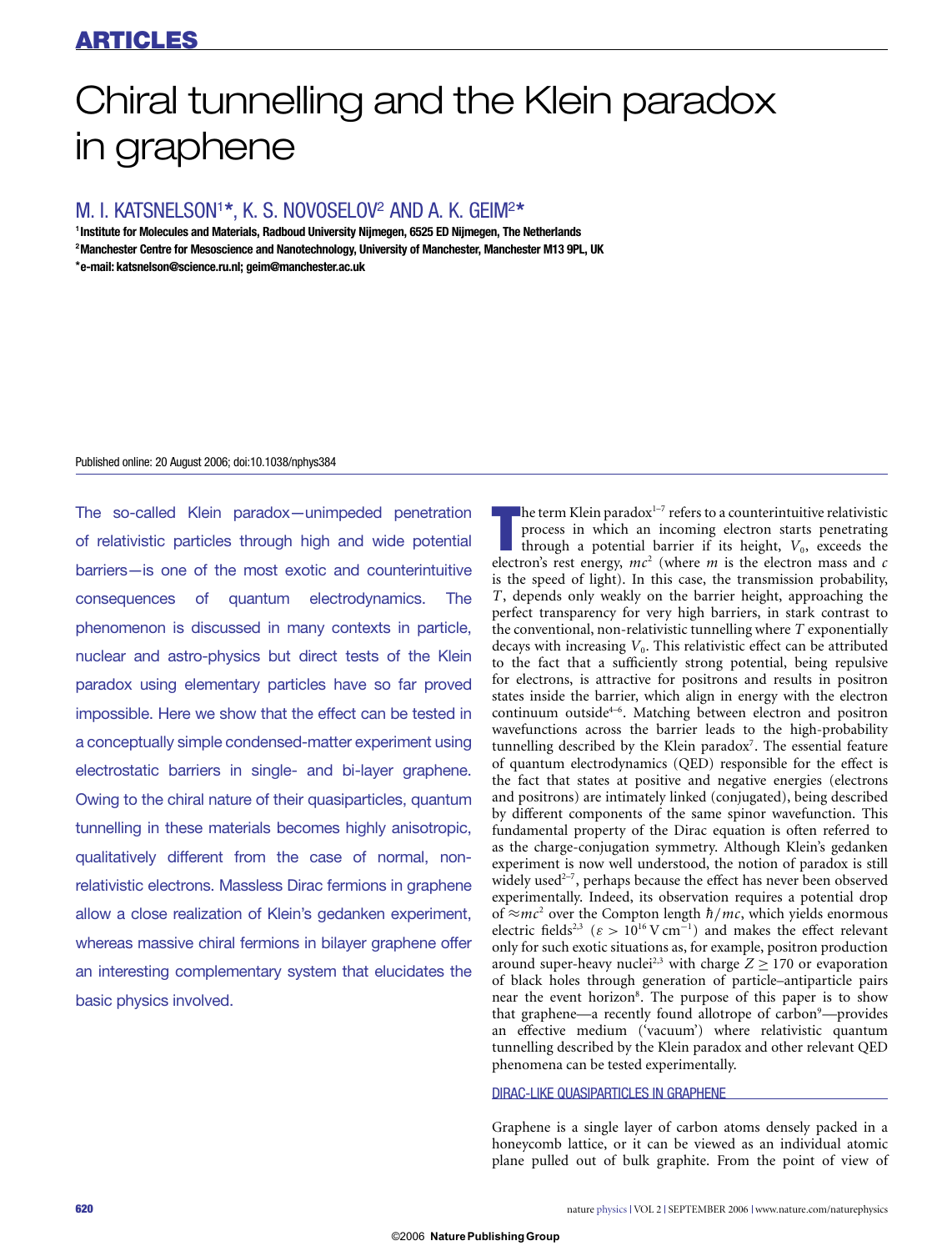

**Figure 1 Tunnelling through a potential barrier in graphene. a**, Schematic diagrams of the spectrum of quasiparticles in single-layer graphene. The spectrum is linear at low Fermi energies  $( $1$  eV). The red and green curves emphasize the$ origin of the linear spectrum, which is the crossing between the energy bands associated with crystal sublattices A and B. **b**, Potential barrier of height  $V_0$  and width D. The three diagrams in **a** schematically show the positions of the Fermi energy E across such a barrier. The Fermi level (dotted lines) lies in the conduction band outside the barrier and the valence band inside it. The blue filled areas indicate occupied states. The pseudospin denoted by vector  $\sigma$  is parallel (antiparallel) to the direction of motion of electrons (holes), which also means that  $\sigma$  keeps a fixed direction along the red and green branches of the electronic spectrum. **c**, Low-energy spectrum for quasiparticles in bilayer graphene. The spectrum is isotropic and, despite its parabolicity, also originates from the intersection of energy bands formed by equivalent sublattices, which ensures charge conjugation, similar to the case of single-layer graphene.

its electronic properties, graphene is a two-dimensional zero-gap semiconductor with the energy spectrum shown in Fig. 1a, and its low-energy quasiparticles are formally described by the Dirac-like hamiltonian<sup>10-12</sup>

$$
\widehat{H}_0 = -i\hbar v_{\rm F}\sigma \nabla,\tag{1}
$$

where  $v_F \approx 10^6 \text{ m s}^{-1}$  is the Fermi velocity and  $\sigma = (\sigma_x, \sigma_y)$ are the Pauli matrices. Neglecting many-body effects, this description is accurate theoretically<sup>10-12</sup> and has also been proved experimentally<sup>13,14</sup> by measuring the energy-dependent cyclotron mass in graphene (which yields its linear energy spectrum) and, most clearly, by the observation of a relativistic analogue of the integer quantum Hall effect.

The fact that charge carriers in graphene are described by the Dirac-like equation (1), rather than the usual Schrödinger equation, can be seen as a consequence of graphene's crystal structure, which consists of two equivalent carbon sublattices $10-12$ , A and B. Quantum mechanical hopping between the sublattices leads to the formation of two cosine-like energy bands, and their

intersection near the edges of the Brillouin zone (shown in red and green in Fig. 1a) yields the conical energy spectrum. As a result, quasiparticles in graphene exhibit the linear dispersion relation  $E = \hbar k v_{\rm F}$ , as if they were massless relativistic particles with momentum *k* (for example, photons) but the role of the speed of light is played here by the Fermi velocity  $v_F \approx c/300$ . Owing to the linear spectrum, it is expected that graphene's quasiparticles will behave differently from those in conventional metals and semiconductors where the energy spectrum can be approximated by a parabolic (free-electron-like) dispersion relation.

Although the linear spectrum is important, it is not the only essential feature that underpins the description of quantum transport in graphene by the Dirac equation. Above zero energy, the current carrying states in graphene are, as usual, electron-like and negatively charged. At negative energies, if the valence band is not full, its unoccupied electronic states behave as positively charged quasiparticles (holes), which are often viewed as a condensed-matter equivalent of positrons. Note, however, that electrons and holes in condensed-matter physics are normally described by separate Schrödinger equations, which are not in any way connected (as a consequence of the Seitz sum rule<sup>15</sup>, the equations should also involve different effective masses). In contrast, electron and hole states in graphene are interconnected, exhibiting properties analogous to the chargeconjugation symmetry in  $\widetilde{QED}^{10-12}$ . For the case of graphene, the latter symmetry is a consequence of its crystal symmetry because graphene's quasiparticles have to be described by two-component wavefunctions, which are needed to define relative contributions of sublattices A and B in quasiparticles' make-up. The two-component description for graphene is very similar to the one by spinor wavefunctions in QED, but the 'spin' index for graphene indicates sublattices rather than the real spin of electrons and is usually referred to as pseudospin  $\sigma$ .

There are further analogies with QED. The conical spectrum of graphene is the result of intersection of the energy bands originating from sublattices A and B (see Fig. 1a) and, accordingly, an electron with energy *E* propagating in the positive direction originates from the same branch of the electronic spectrum (shown in red) as the hole with energy −*E* propagating in the opposite direction. This yields that electrons and holes belonging to the same branch have pseudospin  $\sigma$  pointing in the same direction, which is parallel to the momentum for electrons and antiparallel for holes (see Fig. 1a). This allows the introduction of chirality<sup>12</sup>, that is formally a projection of pseudospin on the direction of motion, which is positive and negative for electrons and holes, respectively. The term chirality is often used to refer to the additional built-in symmetry between electron and hole parts of graphene's spectrum (as indicated by colour in Fig. 1) and is analogous (although not completely identical<sup>11,16</sup>) to the chirality in three-dimensional QED.

### KLEIN PARADOX REFORMULATED FOR SINGLE-LAYER GRAPHENE

Because quasiparticles in graphene accurately mimic Dirac fermions in QED, this condensed-matter system makes it possible to set up a tunnelling experiment similar to that analysed by Klein. The general scheme of such an experiment is shown in Fig. 1, where we consider the potential barrier that has a rectangular shape and is infinite along the *y* axis:

$$
V(x) = \begin{cases} V_0, & 0 < x < D, \\ 0 & \text{otherwise.} \end{cases}
$$
 (2)

This local potential barrier of width *D* inverts charge carriers underneath it, creating holes playing the role of positrons, or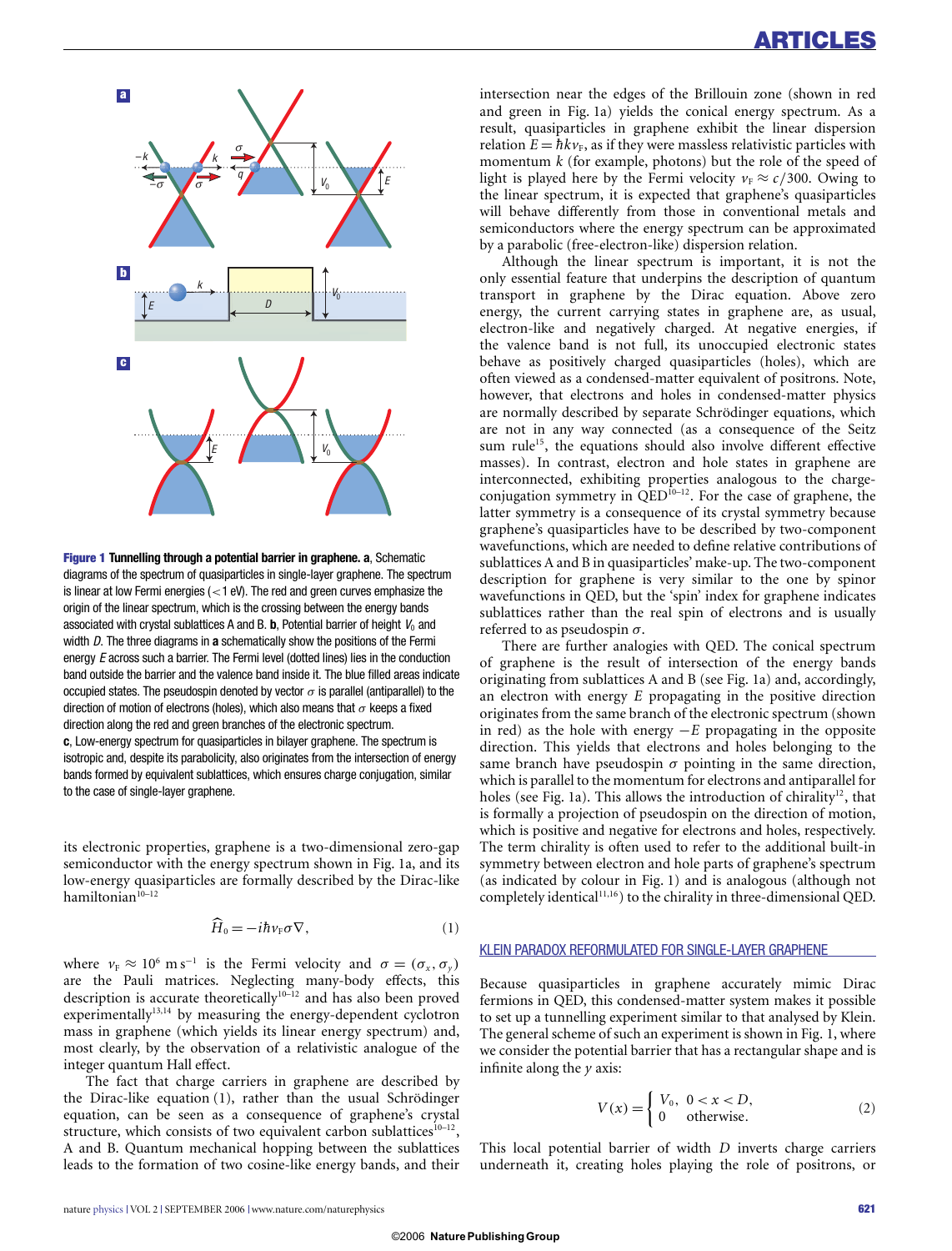

Figure 2 Klein-like quantum tunnelling in graphene systems. a,b, Transmission probability T through a 100-nm-wide barrier as a function of the incident angle for single- (a) and bi-layer (b) graphene. The electron concentration n outside the barrier is chosen as  $0.5 \times 10^{12}$  cm<sup>-2</sup> for all cases. Inside the barrier, hole concentrations p are 1 × 10<sup>12</sup> and 3 × 10<sup>12</sup> cm<sup>-2</sup> for red and blue curves, respectively (such concentrations are most typical in experiments with graphene). This corresponds to the Fermi energy E of incident electrons ≈80 and 17 meV for single- and bi-layer graphene, respectively, and  $\lambda \approx 50$  nm. The barrier heights V<sub>0</sub> are (a) 200 and (b) 50 meV (red curves) and (**a**) 285 and (**b**) 100 meV (blue curves).

vice versa. For simplicity, we assume in (2) infinitely sharp edges, which allows a direct link to the case usually considered in  $OED^{1-7}$ . The sharp-edge assumption is justified if the Fermi wavelength,  $\lambda$ , of quasiparticles is much larger than the characteristic width of the edge smearing, which in turn should be larger than the lattice constant (to disallow Umklapp scattering between different valleys in graphene)<sup>17</sup>. Such a barrier can be created by the electric field effect using a thin insulator or by local chemical doping<sup>9,13,14</sup>. Importantly, Dirac fermions in graphene are massless and, therefore, there is no formal theoretical requirement for the minimal electric field,  $\varepsilon$ , to form positron-like states under the barrier. To create a well-defined barrier in realistic graphene samples with a disorder, fields  $\varepsilon \approx 10^5$  V cm<sup>-1</sup> routinely used in experiments<sup>9,14</sup> should be sufficient, which is eleven orders of magnitude lower than the fields necessary for the observation of the Klein paradox for elementary particles.

It is straightforward to solve the tunnelling problem shown in Fig. 1b. We assume that the incident electron wave propagates at an angle  $\phi$  with respect to the *x* axis and then try the components of the Dirac spinor  $\psi_1$  and  $\psi_2$  for the hamiltonian  $H = H_0 + V(x)$  in the following form:

$$
\psi_1(x, y) = \begin{cases}\n(e^{ik_x x} + re^{-ik_x x})e^{ik_y y}, & x < 0, \\
(a e^{iq_x x} + be^{-iq_x x})e^{ik_y y}, & 0 < x < D, \\
te^{ik_x x + ik_y y}, & x > D,\n\end{cases}
$$
\n
$$
\psi_2(x, y) = \begin{cases}\ns(e^{ik_x x + i\phi} - re^{-ik_x x - i\phi})e^{ik_y y}, & x < 0, \\
s'(ae^{iq_x x + i\phi} - be^{-iq_x x - i\theta})e^{ik_y y}, & 0 < x < D, \\
ste^{ik_x x + ik_y y + i\phi}, & x > D,\n\end{cases}
$$

where  $k_F = 2\pi/\lambda$  is the Fermi wavevector,  $k_x = k_F \cos \phi$  and  $k_y = k_F \sin \phi$  are the wavevector components outside the barrier,  $q_x = \sqrt{(E - V_0)^2 / \hbar^2 v_F^2 - k_y^2}$ ,  $\theta = \tan^{-1}(k_y/q_x)$  is the refraction angle,  $s = \text{sgn } E$  and  $s' = \text{sgn}(E - V_0)$ . Requiring the continuity of the wavefunction by matching up coefficients *a*,*b*,*t*,*r*, we find the following expression for the reflection coefficient *r*

$$
r = 2ie^{i\phi}\sin(q_x D)
$$
  
 
$$
\times \frac{\sin\phi - ss'\sin\theta}{ss'[e^{-iq_x D}\cos(\phi+\theta) + e^{iq_x D}\cos(\phi-\theta)] - 2i\sin(q_x D)}.
$$
  
(3)

Figure 2a shows examples of the angular dependence of transmission probability  $T = |t|^2 = 1 - |r|^2$  calculated using the above expression. In the limit of high barriers  $|V_0| \gg |E|$ , the expression for *T* can be simplified to

$$
T = \frac{\cos^2 \phi}{1 - \cos^2 (q_x D) \sin^2 \phi}.
$$
 (4)

Equations (3) and (4) yield that under resonance conditions  $q_xD = \pi N$ ,  $N = 0, \pm 1, \ldots$  the barrier becomes transparent (*T* = 1). More significantly, however, the barrier always remains perfectly transparent for angles close to the normal incidence  $\phi = 0$ . The latter is the feature unique to massless Dirac fermions and is directly related to the Klein paradox in QED. This perfect tunnelling can be understood in terms of the conservation of pseudospin. Indeed, in the absence of pseudospin-flip processes (such processes are rare as they require a short-range potential, which would act differently on A and B sites of the graphene lattice), an electron moving to the right can be scattered only to a right-moving electron state or left-moving hole state. This is shown in Fig. 1a, where charge carriers from the 'red' branch of the band diagram can be scattered into states within the same 'red' branch but cannot be transformed into any state on the 'green' branch. The latter scattering event would require the pseudospin to be flipped. The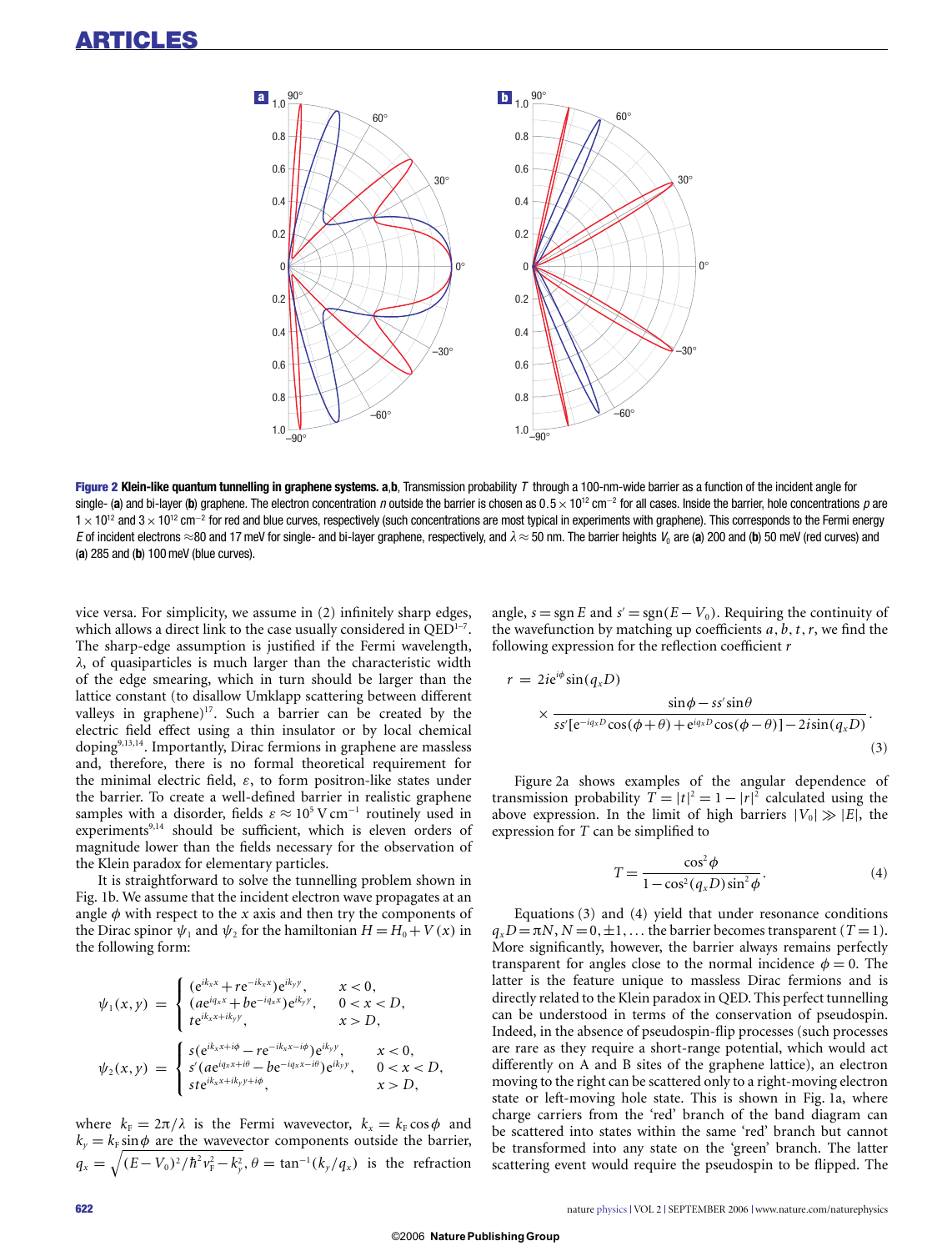# **ARTICLES**

matching between directions of pseudospin  $\sigma$  for quasiparticles inside and outside the barrier results in perfect tunnelling. In the strictly one-dimensional case, such perfect transmission of Dirac fermions has been discussed in the context of electron transport in carbon nanotubes $17,18$  (see also ref. 19). Our analysis extends this tunnelling problem to the two-dimensional (2D) case of graphene.

### CHIRAL TUNNELLING IN BILAYER GRAPHENE

To elucidate which features of the anomalous tunnelling in graphene are related to the linear dispersion and which features are related to the pseudospin and chirality of the Dirac spectrum, it is instructive to consider the same problem for bilayer graphene. There are differences and similarities between the two graphene systems. Indeed, charge carriers in bilayer graphene have a parabolic energy spectrum as shown in Fig. 1c, which means they are massive quasiparticles with a finite density of states at zero energy, similar to conventional non-relativistic electrons. On the other hand, these quasiparticles are also chiral and described by spinor wavefunctions<sup>20,21</sup>, similar to relativistic particles or quasiparticles in single-layer graphene. Again, the origin of the unusual energy spectrum can be traced to the crystal lattice of bilayer graphene with four equivalent sublattices<sup>21</sup>. Although 'massive chiral fermions' do not exist in the field theory, their existence in condensed-matter physics (confirmed experimentally<sup>20</sup>) offers a unique opportunity to clarify the importance of chirality in the relativistic tunnelling problem described by the Klein paradox. In addition, the relevant QED-like effects seem to be more pronounced in bilayer graphene and easier to test experimentally, as discussed below.

Charge carriers in bilayer graphene are described by an offdiagonal hamiltonian $20,21$ 

$$
\widehat{H}_0 = -\frac{\hbar^2}{2m} \left( \begin{array}{cc} 0 & (k_x - ik_y)^2 \\ (k_x + ik_y)^2 & 0 \end{array} \right) \tag{5}
$$

which yields a gapless semiconductor with chiral electrons and holes with a finite mass *m*. An important formal difference between the tunnelling problems for single- and bi-layer graphene is that in the latter case there are four possible solutions for a given energy  $E = \pm \hbar^2 k_{\rm F}^2 / 2m$ . Two of them correspond to propagating waves and the other two to evanescent waves. Accordingly, for constant potential *Vi*, eigenstates of hamiltonian (5) should be written as

$$
\psi_1(x, y) = (a_i e^{ik_{ix}x} + b_i e^{-ik_{ix}x} + c_i e^{\kappa_{ix}x} + d_i e^{-\kappa_{ix}x}) e^{ik_yx}
$$

$$
\psi_2(x, y) = s_i \left( a_i e^{ik_{ix}x + 2i\phi_i} + b_i e^{-ik_{ix}x - 2i\phi_i} - c_i h_i e^{\kappa_{ix}x} - \frac{d_i}{h_i} e^{-\kappa_{ix}x} \right) e^{ik_yy}
$$

where

$$
s_i = \operatorname{sgn}(V_i - E); \quad \hbar k_{ix} = \sqrt{2m|E - V_i|} \cos \phi_i;
$$

$$
\hbar k_{iy} = \sqrt{2m|E - V_i|} \sin \phi_i
$$

$$
\kappa_{ix} = \sqrt{k_{ix}^2 + 2k_{iy}^2}; \quad h_i = \left(\sqrt{1 + \sin^2 \phi_i} - \sin \phi_i\right)^2.
$$

To find the transmission coefficient through barrier (2), we should set  $d_1 = 0$  for  $x < 0$ ,  $b_3 = c_3 = 0$  for  $x > D$  and satisfy the continuity conditions for both components of the wavefunction and their derivatives. For the case of an electron beam that is incident normally  $(\phi = 0)$  and low barriers  $V_0 < E$  (over-barrier transmission), we obtain  $\psi_1 = -\psi_2$  both outside and inside the barrier, and the chirality of fermions in bilayer graphene does not



**Figure 3 Chiral versus non-chiral tunnelling.** Transmission probability T for normally incident electrons in single- and bi-layer graphene (red and blue curves, respectively) and in a non-chiral zero-gap semiconductor (green curve) as a function of width D of the tunnel barrier. Concentrations of charge carriers are chosen as  $n = 0.5 \times 10^{12}$  cm<sup>-2</sup> and  $p = 1 \times 10^{13}$  cm<sup>-2</sup> outside and inside the barrier. respectively, for all three cases. This yields barrier heights of ∼450 meV for graphene and ∼240 meV for the other two materials. Note that the transmission probability for bilayer graphene decays exponentially with the barrier width, even though there are plenty of electronic states inside the barrier.

manifest itself. In this case, scattering at the barrier (2) is the same as for electrons described by the Schrödinger equation. However, for any finite  $\phi$  (even in the case  $V_0 < E$ ), waves localized at the barrier interfaces are essential to satisfy the boundary conditions.

The most intriguing behaviour is found for  $V_0 > E$ , where electrons outside the barrier transform into holes inside it, or vice versa. Examples of the angular dependence of *T* in bilayer graphene are plotted in Fig. 2b. They show a dramatic difference compared with the case of massless Dirac fermions. There are again pronounced transmission resonances at some incident angles, where *T* approaches unity. However, instead of the perfect transmission found for normally incident Dirac fermions (see Fig. 2a), our numerical analysis has yielded the opposite effect: massive chiral fermions are always perfectly reflected for angles close to  $\phi = 0$ .

Accordingly, we have analysed this case in more detail and found the following analytical solution for the transmission coefficient *t*:

$$
t = \frac{4ik_1k_2}{(k_2+ik_1)^2e^{-k_2D} - (k_2-ik_1)^2e^{k_2D}},
$$
\n(6)

where subscripts 1 and 2 label the regions outside and inside the barrier, respectively. The case of a potential step, which corresponds to a single p–n junction, is particularly interesting. Equation (6) shows that such a junction should completely reflect a normally incident beam  $(T = 0)$ . This is highly unusual because the continuum of electronic states at the other side of the step is normally expected to allow some tunnelling. Furthermore, for a single p–n junction with  $V_0 \gg E$ , the following analytical solution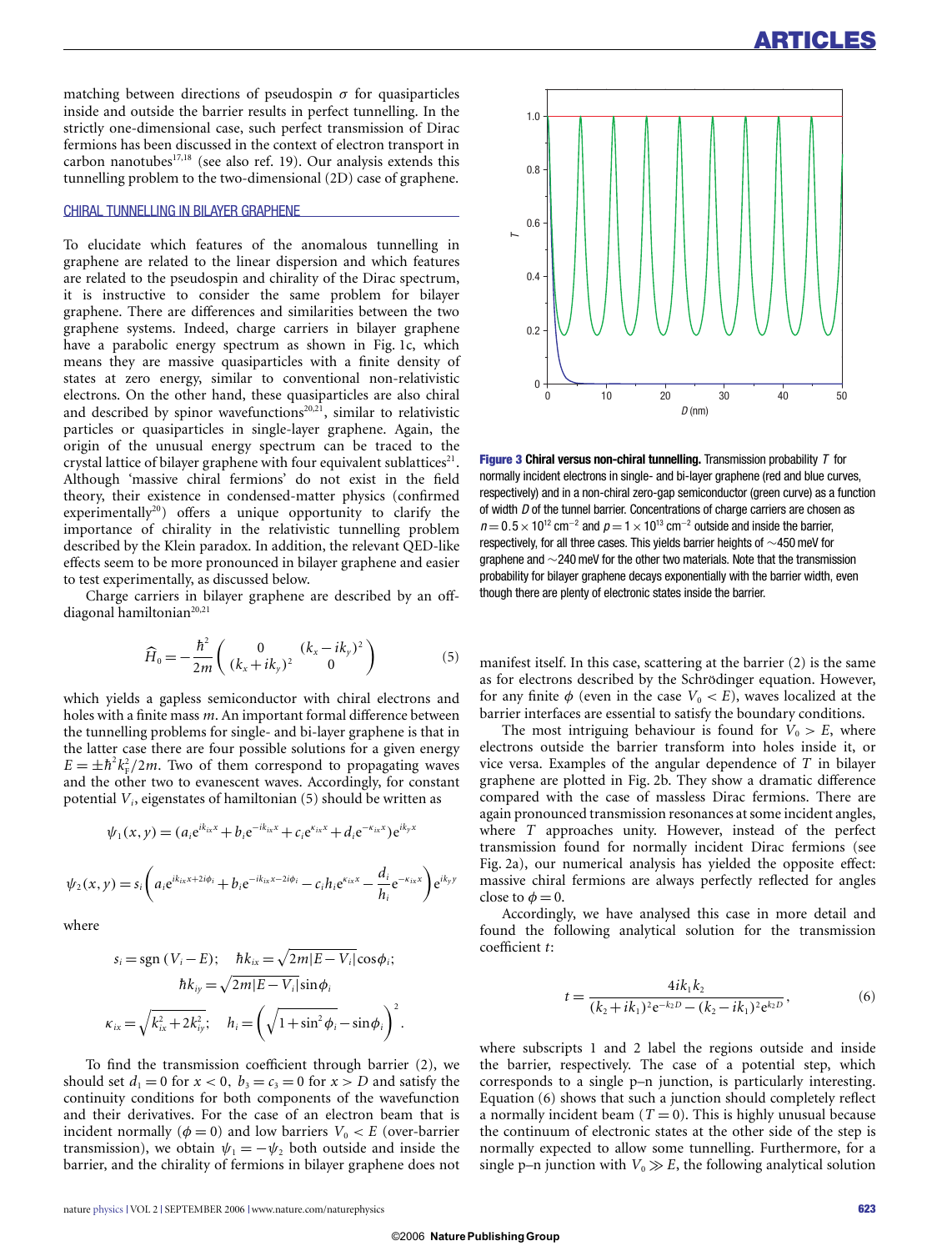# **ARTICLES**

for any  $\phi$  has been found:

$$
T = \frac{E}{V_0} \sin^2(2\phi) \tag{7}
$$

which again yields  $T = 0$  for  $\phi = 0$ . This behaviour is in obvious contrast to single-layer graphene, where normally incident electrons are always perfectly transmitted.

The perfect reflection (instead of the perfect transmission) can be viewed as another incarnation of the Klein paradox, because the effect is again due to the charge-conjugation symmetry (fermions in single- and bi-layer graphene exhibit chiralities that resemble those associated with spin  $1/2$  and 1, respectively)<sup>20,21</sup>. For singlelayer graphene, an electron wavefunction at the barrier interface perfectly matches the corresponding wavefunction for a hole with the same direction of pseudospin (see Fig. 1a), yielding  $T = 1$ . In contrast, for bilayer graphene, the charge conjugation requires a propagating electron with wavevector *k* to transform into a hole with wavevector *ik* (rather than  $-k$ ), which is an evanescent wave inside a barrier.

### COMPARISON WITH TUNNELLING OF NON-CHIRAL PARTICLES

For completeness, we compare the results obtained with the case of normal electrons. If a tunnel barrier contains no electronic states, the difference is obvious: the transmission probability in this case is known to decay exponentially with increasing barrier width and height<sup>22</sup> so that the tunnel barriers discussed above would reflect electrons completely. However, both graphene systems are gapless, and it is more appropriate to compare them with gapless semiconductors with non-chiral charge carriers (such a situation can be realized in certain heterostructures<sup>23,24</sup>). In this case, we find

$$
t = \frac{4k_x q_x}{(q_x + k_x)^2 e^{-iq_x D} - (q_x - k_x)^2 e^{iq_x D}},
$$

where  $k_x$  and  $q_x$  are *x*-components of the wavevector outside and inside the barrier, respectively. Again, similar to the case of single- and bi-layer graphene, there are resonance conditions  $q_xD = \pi N$ ,  $N = 0, \pm 1, \ldots$  at which the barrier is transparent. For the case of normal incidence ( $\phi = 0$ ), the tunnelling coefficient is then an oscillating function of tunnelling parameters and can exhibit any value from 0 to 1 (see Fig. 3). This is in contrast to graphene, where *T* is always 1, and bilayer graphene, where  $T = 0$  for sufficiently wide barriers  $D > \lambda$ . This makes it clear that the drastic difference between the three cases is essentially due to different chiralities or pseudospins of the quasiparticles involved rather than any other feature of their energy spectra.

### IMPLICATIONS FOR EXPERIMENT

The tunnelling anomalies found in the two graphene systems are expected to play an important role in their transport properties, especially in the regime of low carrier concentrations, where disorder induces significant potential barriers and the systems are likely to split into a random distribution of p–n junctions. In conventional 2D systems, strong enough disorder results in electronic states that are separated by barriers with exponentially small transparency<sup>25,26</sup>. This is known to lead to the Anderson localization. In contrast, in both graphene materials all potential barriers are relatively transparent ( $\overline{T} \approx 1$  at least for some angles) which does not allow charge carriers to be confined by potential barriers that are smooth on the atomic scale. Therefore, different electron and hole 'puddles' induced by disorder are not isolated but effectively percolate, thereby suppressing localization. This



**Figure 4 The chiral nature of quasiparticles in graphene strongly affects its transport properties. a**, A diffusive conductor of a size smaller than the phase-coherence length is connected to two parallel one-dimensional leads. For normal electrons, transmission probability  $T$  through such a system depends strongly on the distribution of scatterers. In contrast, for massless Dirac fermions, T is always equal to unity due to the additional memory about the initial direction of pseudospin (see text). **b**, Schematic diagram of one of the possible tunnelling experiments in graphene. Graphene (light blue) has two local gates (dark blue) that create potential barriers of a variable height. The voltage drop across the barriers is measured by using potential contacts shown in orange.

consideration can be important for the understanding of the minimal conductivity  $\approx e^2/h$  observed experimentally in both single-layer<sup>13</sup> and bilayer<sup>20</sup> graphene.

To further elucidate the dramatic difference between quantum transport of Dirac fermions in graphene and normal 2D electrons, Fig. 4a suggests a gedanken experiment where a diffusive conductor is attached to ballistic one-dimensional leads, as in the Landauer formalism. For conventional 2D systems, transmission and reflection coefficients through such a conductor are sensitive to detailed distribution of impurities and a shift of a single impurity by a distance of the order of  $\lambda$  can completely change the coefficients<sup>27</sup>. In contrast, the conservation of pseudospin in graphene strictly forbids backscattering and makes the disordered region in Fig. 4a always completely transparent, independent of disorder (as long as it is smooth on the scale of the lattice constant<sup>17</sup>). This extension of the Klein problem to the case of a random scalar potential has been proved by using the Lippmann–Schwinger equation (see the Supplementary Information). Unfortunately, this particular experiment is probably impossible to realize in practice because scattering at graphene's edges does not conserve the pseudospin $17,28$ . Nevertheless, the above consideration shows that impurity scattering in the bulk of graphene should be suppressed compared with that of normal conductors.

The above analysis shows that the Klein paradox and associated relativistic-like phenomena can be tested experimentally using graphene devices. The basic principle behind such experiments would be to use local gates and collimators similar to those used in electron optics in  $2D$  gases<sup>29,30</sup>. One possible experimental setup is shown schematically in Fig. 4b. Here, local gates simply cross the whole graphene sample at different angles (for example, 90◦